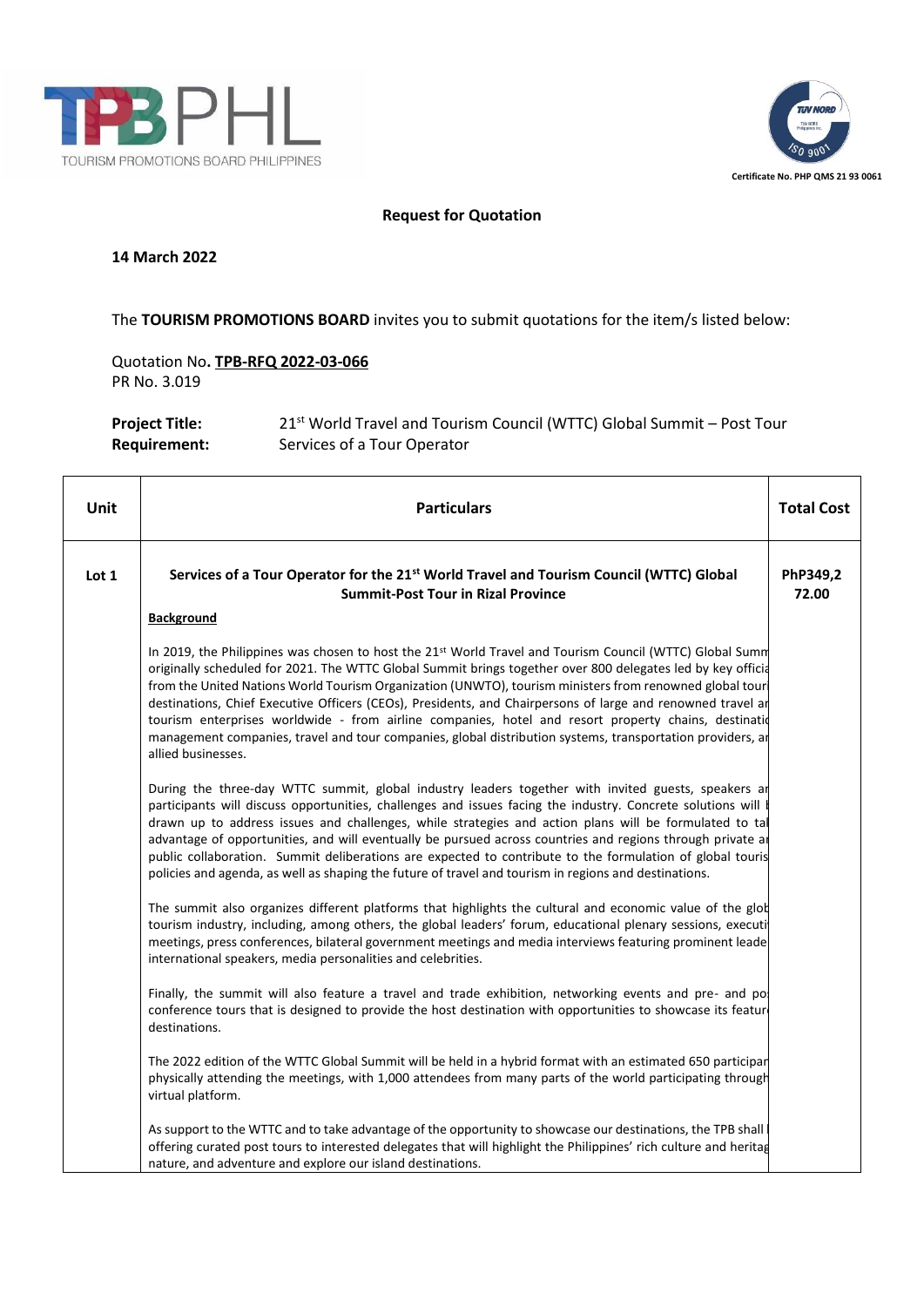| <b>RIZAL PROVINCE</b><br>17 pax<br>Theme: Culinary, Art and Eco-Tour<br>(15 delegates + 2 DOT/TPB Officers)<br>Date: 23 April 2022<br><b>General Requirements:</b><br>Cover all expenses related to the conduct of the tours, as stipulated in this Technical Specifications.<br>Professional fees, meals, accommodations, Covid19 RT-PCR tests/border antigen tests, PPEs and other<br>miscellaneous fees of drivers, tour guides, coordinator and assigned personnel. Assigned personnel<br>must be fully vaccinated (vaccination cards / DOH vaccination certificates will be required). Copies of<br>Vaccination cards together with a negative RT-PCR test result should be submitted to the TPB at least<br>24 hours prior to the trip.<br>Willing to provide services on a "send-bill" arrangement. Processing of payment shall be initiated upon<br>certification by the end-user of satisfactory completion of services and issuance of billing statements<br>accompanied by supporting documents by the supplier. Payment must be made in accordance with<br>prevailing accounting and auditing rules and regulations.<br>Able to troubleshoot and recalibrate through unforeseen changes in the tour specifications.<br>Tour activities and/or schedules/dates are subject to change according to the recommendations of the<br><b>WTTC Organizing Committee</b><br>Provide an alternative itinerary, without additional cost to TPB, in case of rain, typhoon, and other<br>unforeseen or fortuitous events<br><b>Scope of Works/Deliverables:</b><br>Interested bidders are highly encouraged to review the Terms of Reference (TOR) of the project for complete<br>details and information.<br><b>Qualifications of Bidders:</b><br>Must have a PHILGEPS Platinum registration;<br>Must have a minimum of 3 years' experience in providing logistical requirements and tour operator<br>services for small, medium, or large scale tours, events, and the activities at the date and time of<br>the opening of bids; and<br>Must have experience in organizing tours for high level government delegates and VIPs from<br>national or international organizations;<br><b>Additional Technical Requirements:</b><br>The following additional technical requirements must be submitted together with the proposal.<br>Valid Department of Tourism (DOT) Certificate of Accreditation or Provisional Certificate of<br>Accreditation.<br>Must be legally registered tour Operator Company or travel agency under Philippine laws for 5 years.<br>Required to submit proof of registration either from SEC, DTI or CDA;<br>Must have previously completed a minimum of 3 projects for the past 3 years' in providing/ servicing<br>tour operations for National Government Agencies (NGAs), Local Government Units (LGUs) and/or<br>Private Agencies, Institutions or Organizations. Required to submit a list of completed projects from<br>$2018 - 2020$ ;<br>Must be DOT-accredited tourism establishment. Required to submit either a DOT - accreditation<br>certificate or provisional accreditation certificate;<br>Must be a local tour operator company or travel agency of the preferably of Region IV-A. The underlying<br>rationale of this requirement is to provide an authentic travel experience and stories during the actual<br>shoot of the project. Local tour operator companies or travel agencies are more knowledgeable and<br>familiar with the area and the ways of the community. Required to submit proof that allows the local<br>tour operator or travel agency to conduct business within the local government's geographical |    | <b>MODULE</b> | <b>NO. OF PAX</b> |
|-----------------------------------------------------------------------------------------------------------------------------------------------------------------------------------------------------------------------------------------------------------------------------------------------------------------------------------------------------------------------------------------------------------------------------------------------------------------------------------------------------------------------------------------------------------------------------------------------------------------------------------------------------------------------------------------------------------------------------------------------------------------------------------------------------------------------------------------------------------------------------------------------------------------------------------------------------------------------------------------------------------------------------------------------------------------------------------------------------------------------------------------------------------------------------------------------------------------------------------------------------------------------------------------------------------------------------------------------------------------------------------------------------------------------------------------------------------------------------------------------------------------------------------------------------------------------------------------------------------------------------------------------------------------------------------------------------------------------------------------------------------------------------------------------------------------------------------------------------------------------------------------------------------------------------------------------------------------------------------------------------------------------------------------------------------------------------------------------------------------------------------------------------------------------------------------------------------------------------------------------------------------------------------------------------------------------------------------------------------------------------------------------------------------------------------------------------------------------------------------------------------------------------------------------------------------------------------------------------------------------------------------------------------------------------------------------------------------------------------------------------------------------------------------------------------------------------------------------------------------------------------------------------------------------------------------------------------------------------------------------------------------------------------------------------------------------------------------------------------------------------------------------------------------------------------------------------------------------------------------------------------------------------------------------------------------------------------------------------------------------------------------------------------------------------------------------------------------------------------------------------------------------------------------------------------------------------------------------------------------------------------------------------------------------|----|---------------|-------------------|
|                                                                                                                                                                                                                                                                                                                                                                                                                                                                                                                                                                                                                                                                                                                                                                                                                                                                                                                                                                                                                                                                                                                                                                                                                                                                                                                                                                                                                                                                                                                                                                                                                                                                                                                                                                                                                                                                                                                                                                                                                                                                                                                                                                                                                                                                                                                                                                                                                                                                                                                                                                                                                                                                                                                                                                                                                                                                                                                                                                                                                                                                                                                                                                                                                                                                                                                                                                                                                                                                                                                                                                                                                                                                       | Ι. |               |                   |
|                                                                                                                                                                                                                                                                                                                                                                                                                                                                                                                                                                                                                                                                                                                                                                                                                                                                                                                                                                                                                                                                                                                                                                                                                                                                                                                                                                                                                                                                                                                                                                                                                                                                                                                                                                                                                                                                                                                                                                                                                                                                                                                                                                                                                                                                                                                                                                                                                                                                                                                                                                                                                                                                                                                                                                                                                                                                                                                                                                                                                                                                                                                                                                                                                                                                                                                                                                                                                                                                                                                                                                                                                                                                       |    |               |                   |
|                                                                                                                                                                                                                                                                                                                                                                                                                                                                                                                                                                                                                                                                                                                                                                                                                                                                                                                                                                                                                                                                                                                                                                                                                                                                                                                                                                                                                                                                                                                                                                                                                                                                                                                                                                                                                                                                                                                                                                                                                                                                                                                                                                                                                                                                                                                                                                                                                                                                                                                                                                                                                                                                                                                                                                                                                                                                                                                                                                                                                                                                                                                                                                                                                                                                                                                                                                                                                                                                                                                                                                                                                                                                       |    |               |                   |
|                                                                                                                                                                                                                                                                                                                                                                                                                                                                                                                                                                                                                                                                                                                                                                                                                                                                                                                                                                                                                                                                                                                                                                                                                                                                                                                                                                                                                                                                                                                                                                                                                                                                                                                                                                                                                                                                                                                                                                                                                                                                                                                                                                                                                                                                                                                                                                                                                                                                                                                                                                                                                                                                                                                                                                                                                                                                                                                                                                                                                                                                                                                                                                                                                                                                                                                                                                                                                                                                                                                                                                                                                                                                       |    |               |                   |
|                                                                                                                                                                                                                                                                                                                                                                                                                                                                                                                                                                                                                                                                                                                                                                                                                                                                                                                                                                                                                                                                                                                                                                                                                                                                                                                                                                                                                                                                                                                                                                                                                                                                                                                                                                                                                                                                                                                                                                                                                                                                                                                                                                                                                                                                                                                                                                                                                                                                                                                                                                                                                                                                                                                                                                                                                                                                                                                                                                                                                                                                                                                                                                                                                                                                                                                                                                                                                                                                                                                                                                                                                                                                       | 1. |               |                   |
|                                                                                                                                                                                                                                                                                                                                                                                                                                                                                                                                                                                                                                                                                                                                                                                                                                                                                                                                                                                                                                                                                                                                                                                                                                                                                                                                                                                                                                                                                                                                                                                                                                                                                                                                                                                                                                                                                                                                                                                                                                                                                                                                                                                                                                                                                                                                                                                                                                                                                                                                                                                                                                                                                                                                                                                                                                                                                                                                                                                                                                                                                                                                                                                                                                                                                                                                                                                                                                                                                                                                                                                                                                                                       | 2. |               |                   |
|                                                                                                                                                                                                                                                                                                                                                                                                                                                                                                                                                                                                                                                                                                                                                                                                                                                                                                                                                                                                                                                                                                                                                                                                                                                                                                                                                                                                                                                                                                                                                                                                                                                                                                                                                                                                                                                                                                                                                                                                                                                                                                                                                                                                                                                                                                                                                                                                                                                                                                                                                                                                                                                                                                                                                                                                                                                                                                                                                                                                                                                                                                                                                                                                                                                                                                                                                                                                                                                                                                                                                                                                                                                                       |    |               |                   |
|                                                                                                                                                                                                                                                                                                                                                                                                                                                                                                                                                                                                                                                                                                                                                                                                                                                                                                                                                                                                                                                                                                                                                                                                                                                                                                                                                                                                                                                                                                                                                                                                                                                                                                                                                                                                                                                                                                                                                                                                                                                                                                                                                                                                                                                                                                                                                                                                                                                                                                                                                                                                                                                                                                                                                                                                                                                                                                                                                                                                                                                                                                                                                                                                                                                                                                                                                                                                                                                                                                                                                                                                                                                                       |    |               |                   |
|                                                                                                                                                                                                                                                                                                                                                                                                                                                                                                                                                                                                                                                                                                                                                                                                                                                                                                                                                                                                                                                                                                                                                                                                                                                                                                                                                                                                                                                                                                                                                                                                                                                                                                                                                                                                                                                                                                                                                                                                                                                                                                                                                                                                                                                                                                                                                                                                                                                                                                                                                                                                                                                                                                                                                                                                                                                                                                                                                                                                                                                                                                                                                                                                                                                                                                                                                                                                                                                                                                                                                                                                                                                                       |    |               |                   |
|                                                                                                                                                                                                                                                                                                                                                                                                                                                                                                                                                                                                                                                                                                                                                                                                                                                                                                                                                                                                                                                                                                                                                                                                                                                                                                                                                                                                                                                                                                                                                                                                                                                                                                                                                                                                                                                                                                                                                                                                                                                                                                                                                                                                                                                                                                                                                                                                                                                                                                                                                                                                                                                                                                                                                                                                                                                                                                                                                                                                                                                                                                                                                                                                                                                                                                                                                                                                                                                                                                                                                                                                                                                                       |    |               |                   |
|                                                                                                                                                                                                                                                                                                                                                                                                                                                                                                                                                                                                                                                                                                                                                                                                                                                                                                                                                                                                                                                                                                                                                                                                                                                                                                                                                                                                                                                                                                                                                                                                                                                                                                                                                                                                                                                                                                                                                                                                                                                                                                                                                                                                                                                                                                                                                                                                                                                                                                                                                                                                                                                                                                                                                                                                                                                                                                                                                                                                                                                                                                                                                                                                                                                                                                                                                                                                                                                                                                                                                                                                                                                                       | 3. |               |                   |
|                                                                                                                                                                                                                                                                                                                                                                                                                                                                                                                                                                                                                                                                                                                                                                                                                                                                                                                                                                                                                                                                                                                                                                                                                                                                                                                                                                                                                                                                                                                                                                                                                                                                                                                                                                                                                                                                                                                                                                                                                                                                                                                                                                                                                                                                                                                                                                                                                                                                                                                                                                                                                                                                                                                                                                                                                                                                                                                                                                                                                                                                                                                                                                                                                                                                                                                                                                                                                                                                                                                                                                                                                                                                       |    |               |                   |
|                                                                                                                                                                                                                                                                                                                                                                                                                                                                                                                                                                                                                                                                                                                                                                                                                                                                                                                                                                                                                                                                                                                                                                                                                                                                                                                                                                                                                                                                                                                                                                                                                                                                                                                                                                                                                                                                                                                                                                                                                                                                                                                                                                                                                                                                                                                                                                                                                                                                                                                                                                                                                                                                                                                                                                                                                                                                                                                                                                                                                                                                                                                                                                                                                                                                                                                                                                                                                                                                                                                                                                                                                                                                       |    |               |                   |
|                                                                                                                                                                                                                                                                                                                                                                                                                                                                                                                                                                                                                                                                                                                                                                                                                                                                                                                                                                                                                                                                                                                                                                                                                                                                                                                                                                                                                                                                                                                                                                                                                                                                                                                                                                                                                                                                                                                                                                                                                                                                                                                                                                                                                                                                                                                                                                                                                                                                                                                                                                                                                                                                                                                                                                                                                                                                                                                                                                                                                                                                                                                                                                                                                                                                                                                                                                                                                                                                                                                                                                                                                                                                       |    |               |                   |
|                                                                                                                                                                                                                                                                                                                                                                                                                                                                                                                                                                                                                                                                                                                                                                                                                                                                                                                                                                                                                                                                                                                                                                                                                                                                                                                                                                                                                                                                                                                                                                                                                                                                                                                                                                                                                                                                                                                                                                                                                                                                                                                                                                                                                                                                                                                                                                                                                                                                                                                                                                                                                                                                                                                                                                                                                                                                                                                                                                                                                                                                                                                                                                                                                                                                                                                                                                                                                                                                                                                                                                                                                                                                       | 4. |               |                   |
|                                                                                                                                                                                                                                                                                                                                                                                                                                                                                                                                                                                                                                                                                                                                                                                                                                                                                                                                                                                                                                                                                                                                                                                                                                                                                                                                                                                                                                                                                                                                                                                                                                                                                                                                                                                                                                                                                                                                                                                                                                                                                                                                                                                                                                                                                                                                                                                                                                                                                                                                                                                                                                                                                                                                                                                                                                                                                                                                                                                                                                                                                                                                                                                                                                                                                                                                                                                                                                                                                                                                                                                                                                                                       | 5. |               |                   |
|                                                                                                                                                                                                                                                                                                                                                                                                                                                                                                                                                                                                                                                                                                                                                                                                                                                                                                                                                                                                                                                                                                                                                                                                                                                                                                                                                                                                                                                                                                                                                                                                                                                                                                                                                                                                                                                                                                                                                                                                                                                                                                                                                                                                                                                                                                                                                                                                                                                                                                                                                                                                                                                                                                                                                                                                                                                                                                                                                                                                                                                                                                                                                                                                                                                                                                                                                                                                                                                                                                                                                                                                                                                                       |    |               |                   |
|                                                                                                                                                                                                                                                                                                                                                                                                                                                                                                                                                                                                                                                                                                                                                                                                                                                                                                                                                                                                                                                                                                                                                                                                                                                                                                                                                                                                                                                                                                                                                                                                                                                                                                                                                                                                                                                                                                                                                                                                                                                                                                                                                                                                                                                                                                                                                                                                                                                                                                                                                                                                                                                                                                                                                                                                                                                                                                                                                                                                                                                                                                                                                                                                                                                                                                                                                                                                                                                                                                                                                                                                                                                                       | 6. |               |                   |
|                                                                                                                                                                                                                                                                                                                                                                                                                                                                                                                                                                                                                                                                                                                                                                                                                                                                                                                                                                                                                                                                                                                                                                                                                                                                                                                                                                                                                                                                                                                                                                                                                                                                                                                                                                                                                                                                                                                                                                                                                                                                                                                                                                                                                                                                                                                                                                                                                                                                                                                                                                                                                                                                                                                                                                                                                                                                                                                                                                                                                                                                                                                                                                                                                                                                                                                                                                                                                                                                                                                                                                                                                                                                       |    |               |                   |
|                                                                                                                                                                                                                                                                                                                                                                                                                                                                                                                                                                                                                                                                                                                                                                                                                                                                                                                                                                                                                                                                                                                                                                                                                                                                                                                                                                                                                                                                                                                                                                                                                                                                                                                                                                                                                                                                                                                                                                                                                                                                                                                                                                                                                                                                                                                                                                                                                                                                                                                                                                                                                                                                                                                                                                                                                                                                                                                                                                                                                                                                                                                                                                                                                                                                                                                                                                                                                                                                                                                                                                                                                                                                       |    |               |                   |
|                                                                                                                                                                                                                                                                                                                                                                                                                                                                                                                                                                                                                                                                                                                                                                                                                                                                                                                                                                                                                                                                                                                                                                                                                                                                                                                                                                                                                                                                                                                                                                                                                                                                                                                                                                                                                                                                                                                                                                                                                                                                                                                                                                                                                                                                                                                                                                                                                                                                                                                                                                                                                                                                                                                                                                                                                                                                                                                                                                                                                                                                                                                                                                                                                                                                                                                                                                                                                                                                                                                                                                                                                                                                       |    |               |                   |
|                                                                                                                                                                                                                                                                                                                                                                                                                                                                                                                                                                                                                                                                                                                                                                                                                                                                                                                                                                                                                                                                                                                                                                                                                                                                                                                                                                                                                                                                                                                                                                                                                                                                                                                                                                                                                                                                                                                                                                                                                                                                                                                                                                                                                                                                                                                                                                                                                                                                                                                                                                                                                                                                                                                                                                                                                                                                                                                                                                                                                                                                                                                                                                                                                                                                                                                                                                                                                                                                                                                                                                                                                                                                       |    |               |                   |
|                                                                                                                                                                                                                                                                                                                                                                                                                                                                                                                                                                                                                                                                                                                                                                                                                                                                                                                                                                                                                                                                                                                                                                                                                                                                                                                                                                                                                                                                                                                                                                                                                                                                                                                                                                                                                                                                                                                                                                                                                                                                                                                                                                                                                                                                                                                                                                                                                                                                                                                                                                                                                                                                                                                                                                                                                                                                                                                                                                                                                                                                                                                                                                                                                                                                                                                                                                                                                                                                                                                                                                                                                                                                       | 1. |               |                   |
|                                                                                                                                                                                                                                                                                                                                                                                                                                                                                                                                                                                                                                                                                                                                                                                                                                                                                                                                                                                                                                                                                                                                                                                                                                                                                                                                                                                                                                                                                                                                                                                                                                                                                                                                                                                                                                                                                                                                                                                                                                                                                                                                                                                                                                                                                                                                                                                                                                                                                                                                                                                                                                                                                                                                                                                                                                                                                                                                                                                                                                                                                                                                                                                                                                                                                                                                                                                                                                                                                                                                                                                                                                                                       | 2. |               |                   |
|                                                                                                                                                                                                                                                                                                                                                                                                                                                                                                                                                                                                                                                                                                                                                                                                                                                                                                                                                                                                                                                                                                                                                                                                                                                                                                                                                                                                                                                                                                                                                                                                                                                                                                                                                                                                                                                                                                                                                                                                                                                                                                                                                                                                                                                                                                                                                                                                                                                                                                                                                                                                                                                                                                                                                                                                                                                                                                                                                                                                                                                                                                                                                                                                                                                                                                                                                                                                                                                                                                                                                                                                                                                                       |    |               |                   |
|                                                                                                                                                                                                                                                                                                                                                                                                                                                                                                                                                                                                                                                                                                                                                                                                                                                                                                                                                                                                                                                                                                                                                                                                                                                                                                                                                                                                                                                                                                                                                                                                                                                                                                                                                                                                                                                                                                                                                                                                                                                                                                                                                                                                                                                                                                                                                                                                                                                                                                                                                                                                                                                                                                                                                                                                                                                                                                                                                                                                                                                                                                                                                                                                                                                                                                                                                                                                                                                                                                                                                                                                                                                                       | 3. |               |                   |
|                                                                                                                                                                                                                                                                                                                                                                                                                                                                                                                                                                                                                                                                                                                                                                                                                                                                                                                                                                                                                                                                                                                                                                                                                                                                                                                                                                                                                                                                                                                                                                                                                                                                                                                                                                                                                                                                                                                                                                                                                                                                                                                                                                                                                                                                                                                                                                                                                                                                                                                                                                                                                                                                                                                                                                                                                                                                                                                                                                                                                                                                                                                                                                                                                                                                                                                                                                                                                                                                                                                                                                                                                                                                       |    |               |                   |
|                                                                                                                                                                                                                                                                                                                                                                                                                                                                                                                                                                                                                                                                                                                                                                                                                                                                                                                                                                                                                                                                                                                                                                                                                                                                                                                                                                                                                                                                                                                                                                                                                                                                                                                                                                                                                                                                                                                                                                                                                                                                                                                                                                                                                                                                                                                                                                                                                                                                                                                                                                                                                                                                                                                                                                                                                                                                                                                                                                                                                                                                                                                                                                                                                                                                                                                                                                                                                                                                                                                                                                                                                                                                       |    |               |                   |
|                                                                                                                                                                                                                                                                                                                                                                                                                                                                                                                                                                                                                                                                                                                                                                                                                                                                                                                                                                                                                                                                                                                                                                                                                                                                                                                                                                                                                                                                                                                                                                                                                                                                                                                                                                                                                                                                                                                                                                                                                                                                                                                                                                                                                                                                                                                                                                                                                                                                                                                                                                                                                                                                                                                                                                                                                                                                                                                                                                                                                                                                                                                                                                                                                                                                                                                                                                                                                                                                                                                                                                                                                                                                       |    |               |                   |
|                                                                                                                                                                                                                                                                                                                                                                                                                                                                                                                                                                                                                                                                                                                                                                                                                                                                                                                                                                                                                                                                                                                                                                                                                                                                                                                                                                                                                                                                                                                                                                                                                                                                                                                                                                                                                                                                                                                                                                                                                                                                                                                                                                                                                                                                                                                                                                                                                                                                                                                                                                                                                                                                                                                                                                                                                                                                                                                                                                                                                                                                                                                                                                                                                                                                                                                                                                                                                                                                                                                                                                                                                                                                       |    |               |                   |
|                                                                                                                                                                                                                                                                                                                                                                                                                                                                                                                                                                                                                                                                                                                                                                                                                                                                                                                                                                                                                                                                                                                                                                                                                                                                                                                                                                                                                                                                                                                                                                                                                                                                                                                                                                                                                                                                                                                                                                                                                                                                                                                                                                                                                                                                                                                                                                                                                                                                                                                                                                                                                                                                                                                                                                                                                                                                                                                                                                                                                                                                                                                                                                                                                                                                                                                                                                                                                                                                                                                                                                                                                                                                       | ➤  |               |                   |
|                                                                                                                                                                                                                                                                                                                                                                                                                                                                                                                                                                                                                                                                                                                                                                                                                                                                                                                                                                                                                                                                                                                                                                                                                                                                                                                                                                                                                                                                                                                                                                                                                                                                                                                                                                                                                                                                                                                                                                                                                                                                                                                                                                                                                                                                                                                                                                                                                                                                                                                                                                                                                                                                                                                                                                                                                                                                                                                                                                                                                                                                                                                                                                                                                                                                                                                                                                                                                                                                                                                                                                                                                                                                       | ➤  |               |                   |
|                                                                                                                                                                                                                                                                                                                                                                                                                                                                                                                                                                                                                                                                                                                                                                                                                                                                                                                                                                                                                                                                                                                                                                                                                                                                                                                                                                                                                                                                                                                                                                                                                                                                                                                                                                                                                                                                                                                                                                                                                                                                                                                                                                                                                                                                                                                                                                                                                                                                                                                                                                                                                                                                                                                                                                                                                                                                                                                                                                                                                                                                                                                                                                                                                                                                                                                                                                                                                                                                                                                                                                                                                                                                       |    |               |                   |
|                                                                                                                                                                                                                                                                                                                                                                                                                                                                                                                                                                                                                                                                                                                                                                                                                                                                                                                                                                                                                                                                                                                                                                                                                                                                                                                                                                                                                                                                                                                                                                                                                                                                                                                                                                                                                                                                                                                                                                                                                                                                                                                                                                                                                                                                                                                                                                                                                                                                                                                                                                                                                                                                                                                                                                                                                                                                                                                                                                                                                                                                                                                                                                                                                                                                                                                                                                                                                                                                                                                                                                                                                                                                       | ➤  |               |                   |
|                                                                                                                                                                                                                                                                                                                                                                                                                                                                                                                                                                                                                                                                                                                                                                                                                                                                                                                                                                                                                                                                                                                                                                                                                                                                                                                                                                                                                                                                                                                                                                                                                                                                                                                                                                                                                                                                                                                                                                                                                                                                                                                                                                                                                                                                                                                                                                                                                                                                                                                                                                                                                                                                                                                                                                                                                                                                                                                                                                                                                                                                                                                                                                                                                                                                                                                                                                                                                                                                                                                                                                                                                                                                       |    |               |                   |
|                                                                                                                                                                                                                                                                                                                                                                                                                                                                                                                                                                                                                                                                                                                                                                                                                                                                                                                                                                                                                                                                                                                                                                                                                                                                                                                                                                                                                                                                                                                                                                                                                                                                                                                                                                                                                                                                                                                                                                                                                                                                                                                                                                                                                                                                                                                                                                                                                                                                                                                                                                                                                                                                                                                                                                                                                                                                                                                                                                                                                                                                                                                                                                                                                                                                                                                                                                                                                                                                                                                                                                                                                                                                       |    |               |                   |
|                                                                                                                                                                                                                                                                                                                                                                                                                                                                                                                                                                                                                                                                                                                                                                                                                                                                                                                                                                                                                                                                                                                                                                                                                                                                                                                                                                                                                                                                                                                                                                                                                                                                                                                                                                                                                                                                                                                                                                                                                                                                                                                                                                                                                                                                                                                                                                                                                                                                                                                                                                                                                                                                                                                                                                                                                                                                                                                                                                                                                                                                                                                                                                                                                                                                                                                                                                                                                                                                                                                                                                                                                                                                       |    |               |                   |
|                                                                                                                                                                                                                                                                                                                                                                                                                                                                                                                                                                                                                                                                                                                                                                                                                                                                                                                                                                                                                                                                                                                                                                                                                                                                                                                                                                                                                                                                                                                                                                                                                                                                                                                                                                                                                                                                                                                                                                                                                                                                                                                                                                                                                                                                                                                                                                                                                                                                                                                                                                                                                                                                                                                                                                                                                                                                                                                                                                                                                                                                                                                                                                                                                                                                                                                                                                                                                                                                                                                                                                                                                                                                       |    |               |                   |
|                                                                                                                                                                                                                                                                                                                                                                                                                                                                                                                                                                                                                                                                                                                                                                                                                                                                                                                                                                                                                                                                                                                                                                                                                                                                                                                                                                                                                                                                                                                                                                                                                                                                                                                                                                                                                                                                                                                                                                                                                                                                                                                                                                                                                                                                                                                                                                                                                                                                                                                                                                                                                                                                                                                                                                                                                                                                                                                                                                                                                                                                                                                                                                                                                                                                                                                                                                                                                                                                                                                                                                                                                                                                       | ➤  |               |                   |
|                                                                                                                                                                                                                                                                                                                                                                                                                                                                                                                                                                                                                                                                                                                                                                                                                                                                                                                                                                                                                                                                                                                                                                                                                                                                                                                                                                                                                                                                                                                                                                                                                                                                                                                                                                                                                                                                                                                                                                                                                                                                                                                                                                                                                                                                                                                                                                                                                                                                                                                                                                                                                                                                                                                                                                                                                                                                                                                                                                                                                                                                                                                                                                                                                                                                                                                                                                                                                                                                                                                                                                                                                                                                       |    |               |                   |
|                                                                                                                                                                                                                                                                                                                                                                                                                                                                                                                                                                                                                                                                                                                                                                                                                                                                                                                                                                                                                                                                                                                                                                                                                                                                                                                                                                                                                                                                                                                                                                                                                                                                                                                                                                                                                                                                                                                                                                                                                                                                                                                                                                                                                                                                                                                                                                                                                                                                                                                                                                                                                                                                                                                                                                                                                                                                                                                                                                                                                                                                                                                                                                                                                                                                                                                                                                                                                                                                                                                                                                                                                                                                       | ➤  |               |                   |
|                                                                                                                                                                                                                                                                                                                                                                                                                                                                                                                                                                                                                                                                                                                                                                                                                                                                                                                                                                                                                                                                                                                                                                                                                                                                                                                                                                                                                                                                                                                                                                                                                                                                                                                                                                                                                                                                                                                                                                                                                                                                                                                                                                                                                                                                                                                                                                                                                                                                                                                                                                                                                                                                                                                                                                                                                                                                                                                                                                                                                                                                                                                                                                                                                                                                                                                                                                                                                                                                                                                                                                                                                                                                       |    |               |                   |
|                                                                                                                                                                                                                                                                                                                                                                                                                                                                                                                                                                                                                                                                                                                                                                                                                                                                                                                                                                                                                                                                                                                                                                                                                                                                                                                                                                                                                                                                                                                                                                                                                                                                                                                                                                                                                                                                                                                                                                                                                                                                                                                                                                                                                                                                                                                                                                                                                                                                                                                                                                                                                                                                                                                                                                                                                                                                                                                                                                                                                                                                                                                                                                                                                                                                                                                                                                                                                                                                                                                                                                                                                                                                       |    |               |                   |
| jurisdiction, i.e. Mayor's Permit (Business Permit);                                                                                                                                                                                                                                                                                                                                                                                                                                                                                                                                                                                                                                                                                                                                                                                                                                                                                                                                                                                                                                                                                                                                                                                                                                                                                                                                                                                                                                                                                                                                                                                                                                                                                                                                                                                                                                                                                                                                                                                                                                                                                                                                                                                                                                                                                                                                                                                                                                                                                                                                                                                                                                                                                                                                                                                                                                                                                                                                                                                                                                                                                                                                                                                                                                                                                                                                                                                                                                                                                                                                                                                                                  |    |               |                   |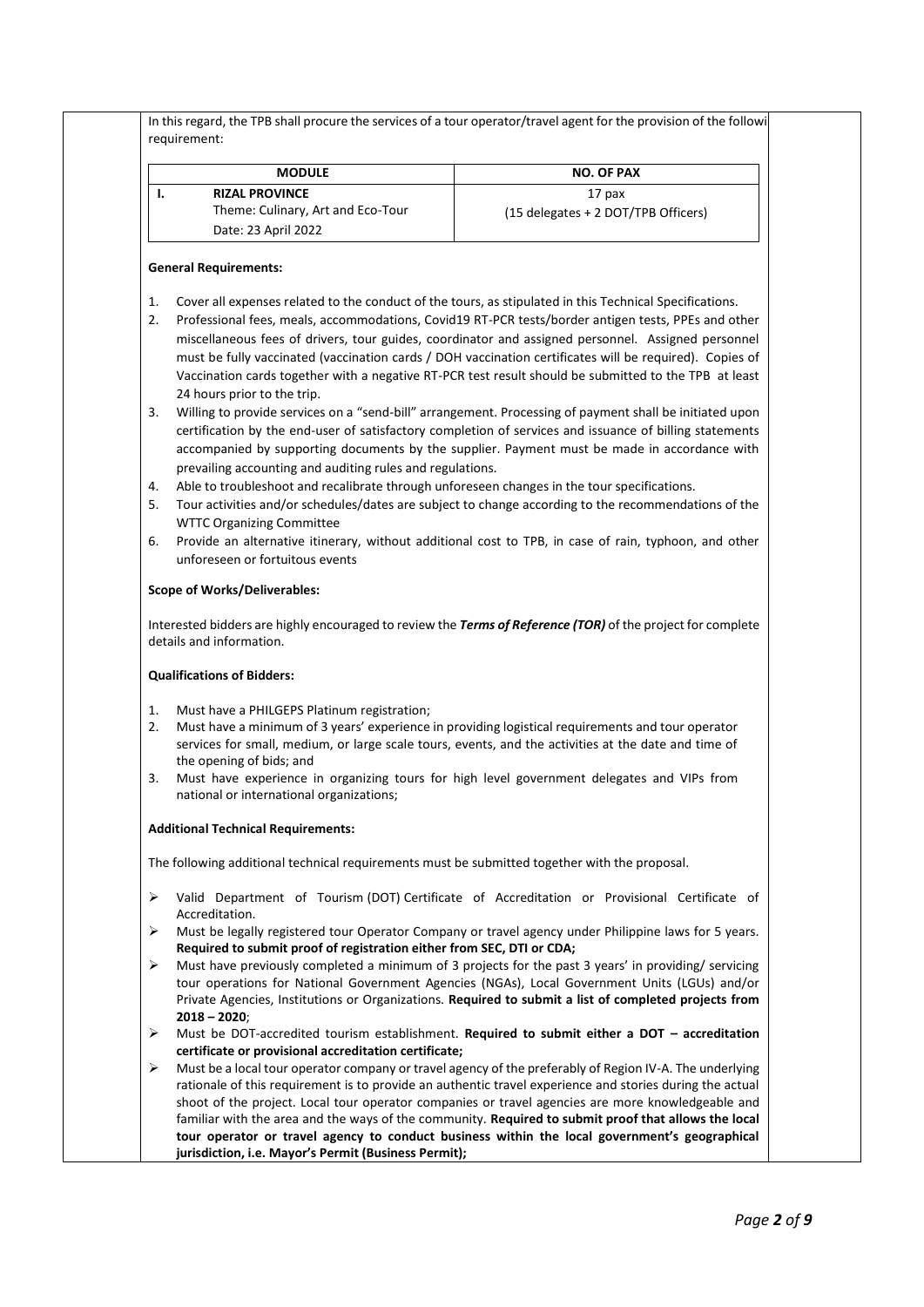| ➤                                     | Must have free cancellation, rebooking, transferable or refundable policies. Required to submit a<br>notarized certificate of undertaking that the tour Operator Company or travel agency concerned have<br>free cancellation, rebooking, transferable or refundable policies.<br>Bidders should submit a budget bid proposal that reflects the cost of tours, activities, and logistical<br>requirements. The WTTC NOC-initiated sponsorships (hosted/discounted) will be deducted from the bid<br>amount or billing. Thus, the tour operator will bill TPB based on the individual cost and actual number<br>of participants, subject to minimum guarantee. |        |                                                  |
|---------------------------------------|---------------------------------------------------------------------------------------------------------------------------------------------------------------------------------------------------------------------------------------------------------------------------------------------------------------------------------------------------------------------------------------------------------------------------------------------------------------------------------------------------------------------------------------------------------------------------------------------------------------------------------------------------------------|--------|--------------------------------------------------|
|                                       | Approved Budget for the Contract (ABC):                                                                                                                                                                                                                                                                                                                                                                                                                                                                                                                                                                                                                       |        |                                                  |
|                                       | The total ABC for the tours is THREE HUNDRED FORTY NINE THOUSAND TWO HUNDRED SEVENTY TWO<br>PESOS ONLY (Php 349,272.00) inclusive of all applicable taxes.                                                                                                                                                                                                                                                                                                                                                                                                                                                                                                    |        |                                                  |
|                                       | <b>Terms of Payment:</b>                                                                                                                                                                                                                                                                                                                                                                                                                                                                                                                                                                                                                                      |        |                                                  |
|                                       | $1st$ Tranche – 15% of the total contact price upon acceptance of the Final Itinerary, Sample giveaway,<br>designs for luggage tags and banners and other creatives/layouts; and<br>$2nd$ Tranche – 85% of the total contract price upon completion of the deliverables and submission of<br>Terminal Report, Trip Tickets and Certification of Project Completion.                                                                                                                                                                                                                                                                                           |        |                                                  |
| <b>Contact Persons:</b>               |                                                                                                                                                                                                                                                                                                                                                                                                                                                                                                                                                                                                                                                               |        |                                                  |
| <b>Names</b><br>Contact Nos.<br>Email | : MS. JANET CANOY and MS. MICKA ANJELLA CALZADO<br>: +639285043048 / +63 917 636 1206<br>: janet_canoy@tpb.gov.ph and anjella_calzado@tpb.gov.ph                                                                                                                                                                                                                                                                                                                                                                                                                                                                                                              |        |                                                  |
|                                       | Statement of Compliance vis-à-vis Technical Specifications:                                                                                                                                                                                                                                                                                                                                                                                                                                                                                                                                                                                                   |        |                                                  |
| Lot <sub>1</sub>                      | Services of a Tour Operator for 21 <sup>st</sup> World Travel &<br>Tourism Council (WTTC) Global Summit - Post Tour in<br><b>Rizal Province</b>                                                                                                                                                                                                                                                                                                                                                                                                                                                                                                               |        | <b>Approved Budget for the Contract</b><br>(ABC) |
|                                       |                                                                                                                                                                                                                                                                                                                                                                                                                                                                                                                                                                                                                                                               |        |                                                  |
|                                       |                                                                                                                                                                                                                                                                                                                                                                                                                                                                                                                                                                                                                                                               |        | <b>Three Hundred Forty-Nine</b>                  |
|                                       |                                                                                                                                                                                                                                                                                                                                                                                                                                                                                                                                                                                                                                                               |        | <b>Thousand Two Hundred Seventy-</b>             |
|                                       |                                                                                                                                                                                                                                                                                                                                                                                                                                                                                                                                                                                                                                                               |        | Two Pesos Only (PhP349,272.00)                   |
|                                       | <b>Scope of Services</b>                                                                                                                                                                                                                                                                                                                                                                                                                                                                                                                                                                                                                                      | Comply | <b>Statement of Compliance</b><br>Not Comply     |
|                                       | Number of Participants:                                                                                                                                                                                                                                                                                                                                                                                                                                                                                                                                                                                                                                       |        |                                                  |
|                                       | 17 pax per module (inclusive of fifteen (15) guests, one (1) TPB,                                                                                                                                                                                                                                                                                                                                                                                                                                                                                                                                                                                             |        |                                                  |
| one (1) DOT staff                     | Minimum Pax Guarantee:                                                                                                                                                                                                                                                                                                                                                                                                                                                                                                                                                                                                                                        |        |                                                  |
|                                       | 10 pax per module                                                                                                                                                                                                                                                                                                                                                                                                                                                                                                                                                                                                                                             |        |                                                  |
|                                       | For excess in the number of participants, the winning tour operator<br>shall charge the TPB-based on the rate of the tour package<br>computed per pax                                                                                                                                                                                                                                                                                                                                                                                                                                                                                                         |        |                                                  |
| Transportation:                       |                                                                                                                                                                                                                                                                                                                                                                                                                                                                                                                                                                                                                                                               |        |                                                  |
|                                       | Provision of transportation with driver for the whole duration of<br>the trip inclusive the following requirements:                                                                                                                                                                                                                                                                                                                                                                                                                                                                                                                                           |        |                                                  |
| ➤<br>⋗                                | Pick-up point: Official Hotel<br>Drop-off point and luggage transfer: 2 <sup>nd</sup> Call Accommodation                                                                                                                                                                                                                                                                                                                                                                                                                                                                                                                                                      |        |                                                  |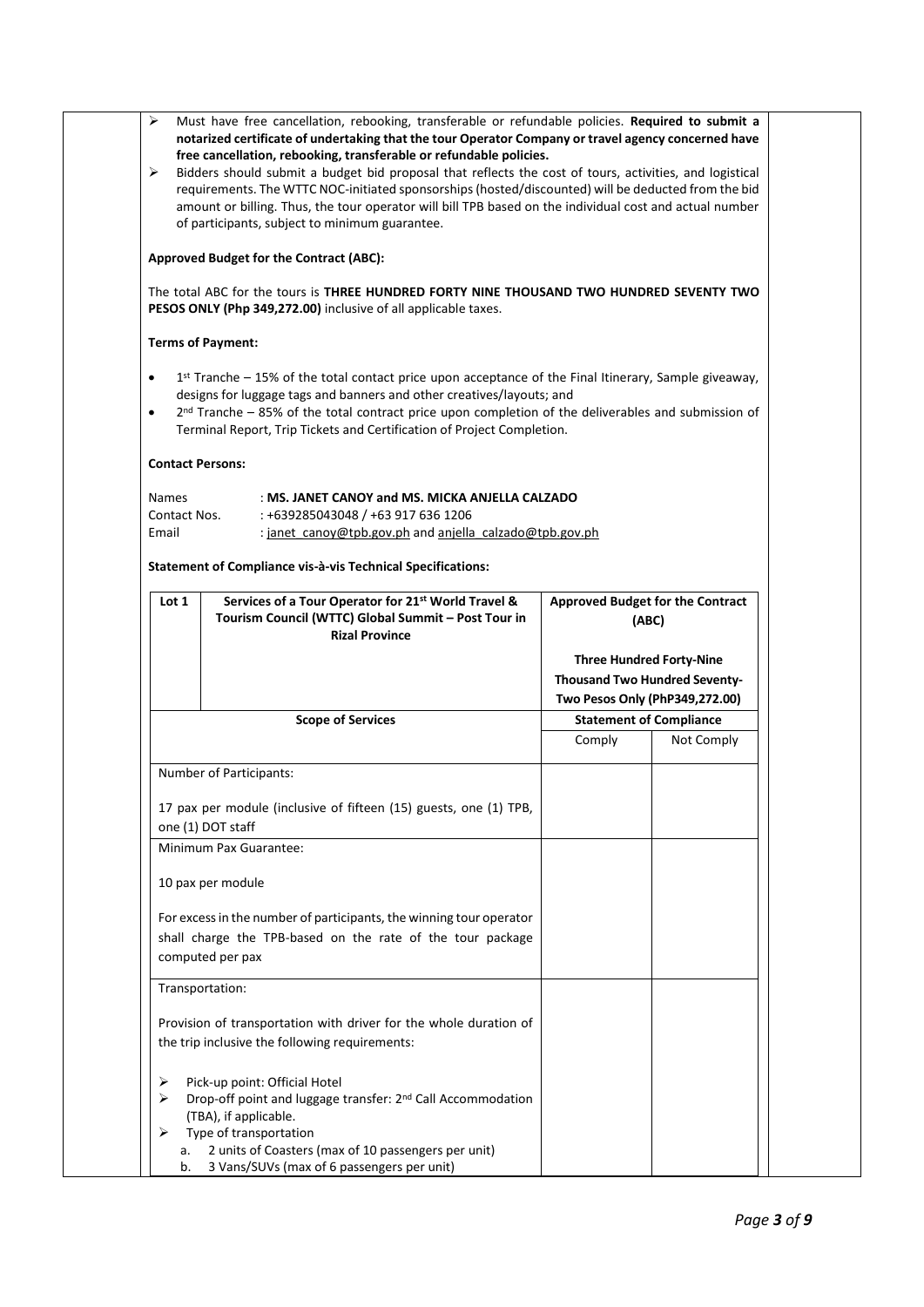| *Vehicle seating capacity to allow<br>physical                    |  |
|-------------------------------------------------------------------|--|
| distancing                                                        |  |
|                                                                   |  |
| ➤<br>Vehicles maintained in accordance with Philippine laws on    |  |
| technical safety requirements of vehicles                         |  |
| Comply with IATF protocols/guidelines on safety, capacity,<br>➤   |  |
| and coverage; daily disinfection of vehicle; Ensure clean and     |  |
| tidy vehicles at all times                                        |  |
|                                                                   |  |
| Vehicle year model must be at least 2018 or newer; should<br>➤    |  |
| the vehicle develop any mechanical fault in transit, the tour     |  |
| operator must find a replacement within one hour.                 |  |
| Must have rebooking or transferable policies due to travel<br>➤   |  |
| restrictions based on resolutions and pronouncements made         |  |
| by the IATF, Philippine Government or other concerned             |  |
| agencies.                                                         |  |
| ➤<br>Must be equipped                                             |  |
| Climate control or air-conditioning, PA system and CCTVs          |  |
| (for buses and coasters)                                          |  |
| On-board insurance and third-party liability insurance            |  |
| With universal van sliding windows and safety belts for all       |  |
| seats                                                             |  |
| GPS or Waze and charge units for phones                           |  |
| With available first-aid kit on-board                             |  |
| With provision of wet tissue, alcohol, mineral water,             |  |
| mints                                                             |  |
| Maximum use 15 hours per day inclusive of overtime and<br>➤       |  |
| driver's fee                                                      |  |
|                                                                   |  |
| Necessary expenses to cover all expenses to include driver's<br>➤ |  |
| fee as well as his food, RT-PCR/border antigen tests, PPEs and    |  |
| other miscellaneous cost, all maintenance cost, gasoline,         |  |
| lubricant, other consumable cost and other related expenses       |  |
| will be covered by the tour operator, including payment of toll   |  |
| fees and parking fees.                                            |  |
| Driver should have strong navigation skills, uniformed,<br>➤      |  |
| presentable and experienced in interacting with guests            |  |
| Travel Insurance:                                                 |  |
|                                                                   |  |
| Provision of Comprehensive Travel Insurance with medical          |  |
| coverage for COVID-19 for 17 pax                                  |  |
| Meals and Beverage:                                               |  |
|                                                                   |  |
|                                                                   |  |
| Provision of Meals and beverage for for 17 pax                    |  |
|                                                                   |  |
| Lunch, snacks and dinner thoughout the duration of the<br>➤       |  |
| trip with one round of drinks (choice of bottled water,           |  |
| juice or softdrinks) with breakdown as follows:                   |  |
| Snacks on-site and on-board @ Php 13,600.00<br>a.                 |  |
| Lunch @ Php 20,400.00<br>b.                                       |  |
| Dinner @ Php 25,500.00<br>c.                                      |  |
| Note: Meals are subject to approval of TPB Representative.        |  |
|                                                                   |  |
| Itinerary:                                                        |  |
|                                                                   |  |
| Provision of Interactive / Experiential Tours and activities for  |  |
| 17 pax (refer to the attached itinerary)                          |  |
|                                                                   |  |
| The final itinerary should be approved by the TPB and must        |  |
| adhere to existing health and safety protocols set by the IATF    |  |
| and the local government unit (overseeing the destination).       |  |
| Tour Kits:                                                        |  |
|                                                                   |  |
|                                                                   |  |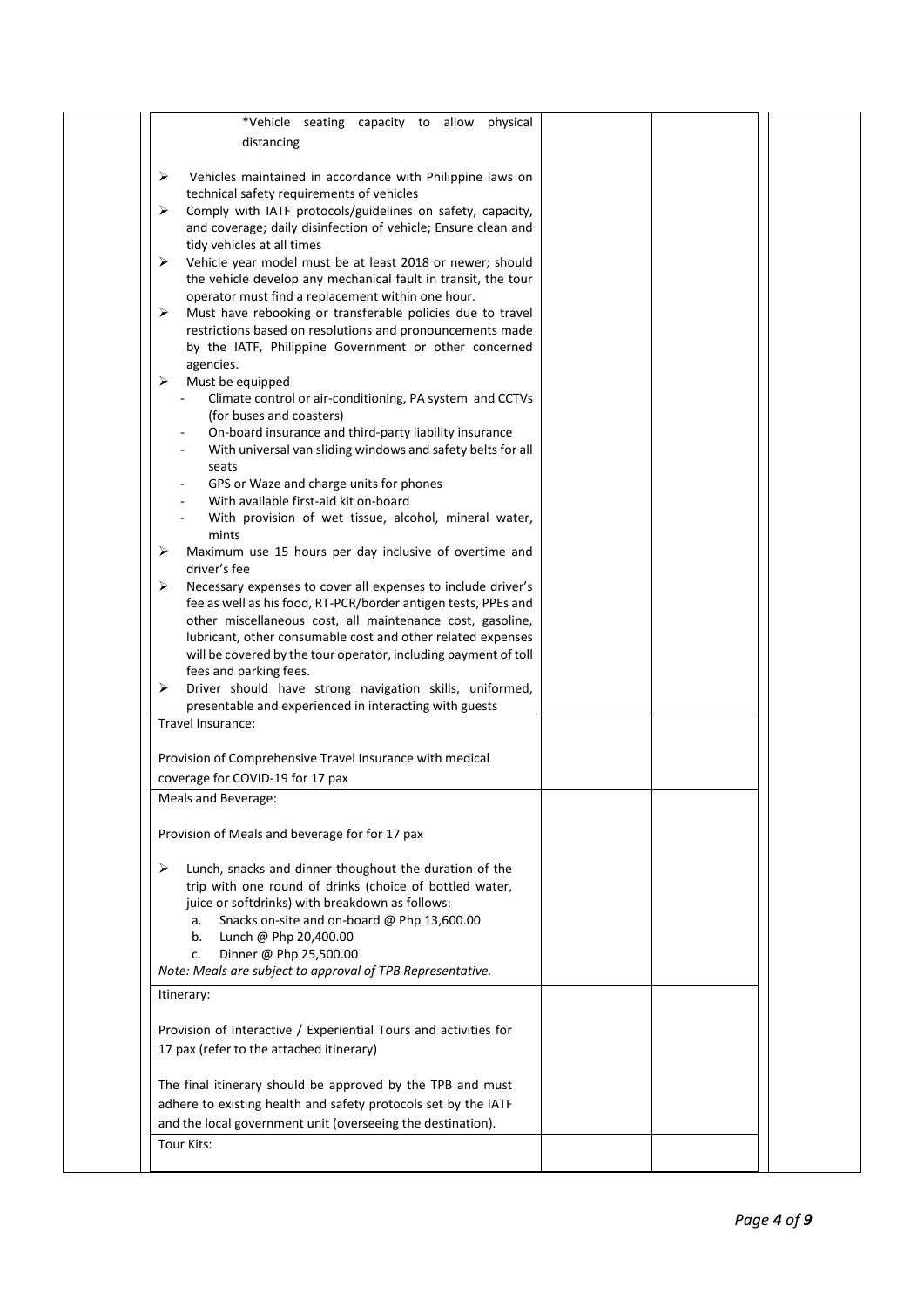| Provision of Incentivized tour kits for 17 pax to include the       |  |  |
|---------------------------------------------------------------------|--|--|
| following:                                                          |  |  |
|                                                                     |  |  |
| ➤<br>Information, Educational and Communication (IEC) Materials     |  |  |
| Printed and digital descriptive itinerary to include details        |  |  |
| on what to wear, essential items to bring, etc.                     |  |  |
| Hygienic Kits in reusable drawstring pouches or sustainable<br>➤    |  |  |
| packaging with Philippine branding.                                 |  |  |
| Two (2) pieces individually-wrapped disposable KN-95                |  |  |
| masks and lanyard                                                   |  |  |
| One (1) pack of facial tissue (handy pack, 2 ply, minimum           |  |  |
| 40 pulls each)                                                      |  |  |
| One (1) pack wet wipes (handy pack, 25 sheets,                      |  |  |
| biodegradable bamboo fiber material)                                |  |  |
| 50ml. of 70% isopropyl alcohol (in a spray bottle) or               |  |  |
| natural hand sanitizer                                              |  |  |
|                                                                     |  |  |
| Disinfectant wipes                                                  |  |  |
| <b>Mints</b>                                                        |  |  |
| Mosquito repellant,                                                 |  |  |
| Disposable hooded emergency raincoat                                |  |  |
| Personal Health Kit<br>➤                                            |  |  |
| Provision of Personal Health Kit / First Aid Kit with basic         |  |  |
| medicines for 17 pax to include at least 6 pieces of the            |  |  |
| following medicines                                                 |  |  |
| antacid for upset stomach                                           |  |  |
| paracetamol for headache and fever                                  |  |  |
| antihistamine for allergies<br>$\overline{\phantom{a}}$             |  |  |
| Loperamide for diarrhea                                             |  |  |
| meclizine hydrochloride motion sickness                             |  |  |
| ibuprofen for pain reliever                                         |  |  |
|                                                                     |  |  |
| Others<br>➤                                                         |  |  |
| One (1) 500ml reusable water tumbler per tour                       |  |  |
| participant. The winning bidder is enjoined to remind               |  |  |
| participants to refill the water tumblers in refilling              |  |  |
| stations (e.g., hotels / resorts) during tours.                     |  |  |
| One (1) piece sun visor / hat                                       |  |  |
| Cold towels                                                         |  |  |
| Customized luggage tags                                             |  |  |
|                                                                     |  |  |
| Note: Destination luggage tag design is subject for approval of TPB |  |  |
|                                                                     |  |  |
| Two (2) packs (100 mg) hand-carry Philippine food                   |  |  |
| biscuits/delicacy                                                   |  |  |
| Ten (10) pieces of fruit-flavored candies                           |  |  |
| The provision of peanuts is not allowed                             |  |  |
| <b>Curated Destination-Based Giveaways:</b>                         |  |  |
|                                                                     |  |  |
| Provision of curated destination-based and sustainable giveaways    |  |  |
| for 17 pax @ Php 1,500.00 each                                      |  |  |
|                                                                     |  |  |
| Note:                                                               |  |  |
| Placing of tour operator/supplier logo is not allowed<br>✓          |  |  |
| Proposed giveaways and designs are subject for                      |  |  |
| TPB's approval                                                      |  |  |
|                                                                     |  |  |
| Tour Signages and Banner:                                           |  |  |
|                                                                     |  |  |
| ➤<br>The winning bidder shall provide bus banners, number           |  |  |
| signages (inside the vehicles), identifiers for the delegates,      |  |  |
| lollipop signages for tour guides, table nameplates / place         |  |  |
| cards for the coordinators and tour committee members               |  |  |
| upon claiming the identifier                                        |  |  |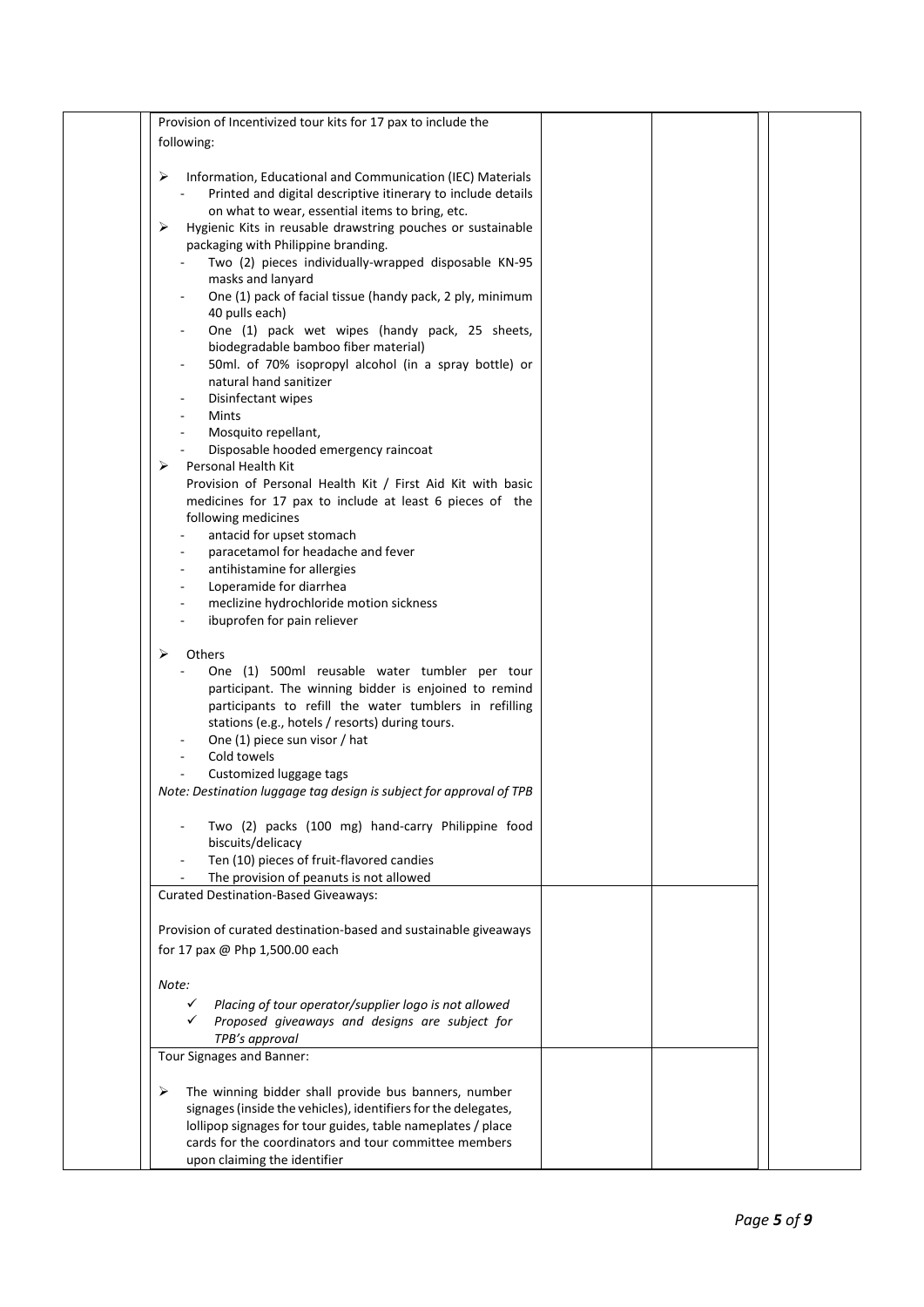| ➤      | Provision of post-tour banner for group picture) and<br>appropriate signage, design/specs subject to TPB's                                                                                                                                                                                                                                                                                                                                                         |  |  |
|--------|--------------------------------------------------------------------------------------------------------------------------------------------------------------------------------------------------------------------------------------------------------------------------------------------------------------------------------------------------------------------------------------------------------------------------------------------------------------------|--|--|
|        | approval<br>Provisions of 2 Close-In Security                                                                                                                                                                                                                                                                                                                                                                                                                      |  |  |
|        |                                                                                                                                                                                                                                                                                                                                                                                                                                                                    |  |  |
|        | Services of a Licensed DOT-Accredited English Speaking Tour<br>Guides:                                                                                                                                                                                                                                                                                                                                                                                             |  |  |
|        | Provision of a licensed DOT Accredited English Speaking Tour<br>Guide with the following additional qualifications:                                                                                                                                                                                                                                                                                                                                                |  |  |
|        | Must be expert or familiar of the destinations<br>Must be fluent and conversant in English<br>Must have an in-depth knowledge of Philippine history,<br>culture, tradition, art and current events<br>All tour guides running the same tour itinerary should<br>have a common, pre-prepared tour guiding spiel to<br>ensure that all information provided to the delegates<br>are accurate and relevant. The spiels should be<br>screened and approved by the TPB. |  |  |
|        | Provision of RT-PCR or Antigen Test as may be required by the                                                                                                                                                                                                                                                                                                                                                                                                      |  |  |
|        | LGU for the 17 participants                                                                                                                                                                                                                                                                                                                                                                                                                                        |  |  |
| ➤      | Incidental and other miscellaneous expenses:<br>Provision of budget to cover expenses for sampling of<br>local delicacies and other related on-site expenses for 17<br>pax                                                                                                                                                                                                                                                                                         |  |  |
|        | Tour Documentation and Terminal Report:                                                                                                                                                                                                                                                                                                                                                                                                                            |  |  |
| ➤<br>➤ | The winning bidder shall document the actual conduct of the<br>hosted tour through photos and videos. This shall form part<br>of supporting documents to be submitted to TPB for<br>processing of payment.<br>Provision of 1 videographer/photographer and 1 tour<br>coordinator (per destination) to cover the tour per module                                                                                                                                    |  |  |
| ➤      | and to provide a consolidated output stored in a USB drive to<br>be submitted to TPB representative per destination<br>A Same Day Edit (SDE) video will be submitted to the WTTC<br>Tours Committee for showing during dinner/last activity<br>during the tour, whenever applicable. Length of video shall be<br>discussed and agreed upon by the winning bidder and the<br>TPB.                                                                                   |  |  |
| ➤      | A terminal report shall also be prepared by the winning bidder<br>which shall include among others, feedback from<br>participants, photos and videos. The terminal report shall be<br>submitted together with the Billing Statement and all the<br>other supporting documents.                                                                                                                                                                                     |  |  |
|        | Personnel Requirements for the Tours and Tour Desks:                                                                                                                                                                                                                                                                                                                                                                                                               |  |  |
|        | The winning bidder shall provide the following personnel:                                                                                                                                                                                                                                                                                                                                                                                                          |  |  |
| ➤      | At least one coordinator capable of decision-making to<br>manage the tour requirements and tour desks at official<br>hotels.                                                                                                                                                                                                                                                                                                                                       |  |  |
| ➤      | Two (2) staff in corporate attire or appropriate dress code as<br>prescribed by the WTTC DOT NOC / TPB to man the tour desks<br>located at the main meeting venue and official hotels to be<br>designated. The staff should be able to handle inquiries on the<br>hosted tours and tours for sale. The display of the winning                                                                                                                                      |  |  |
| ➤      | bidder's branding material(s) at the tour desks is discouraged.<br>Provide a list of personnel to the TPB for endorsement to the<br>WTTC Security Committee three (3) days before the                                                                                                                                                                                                                                                                              |  |  |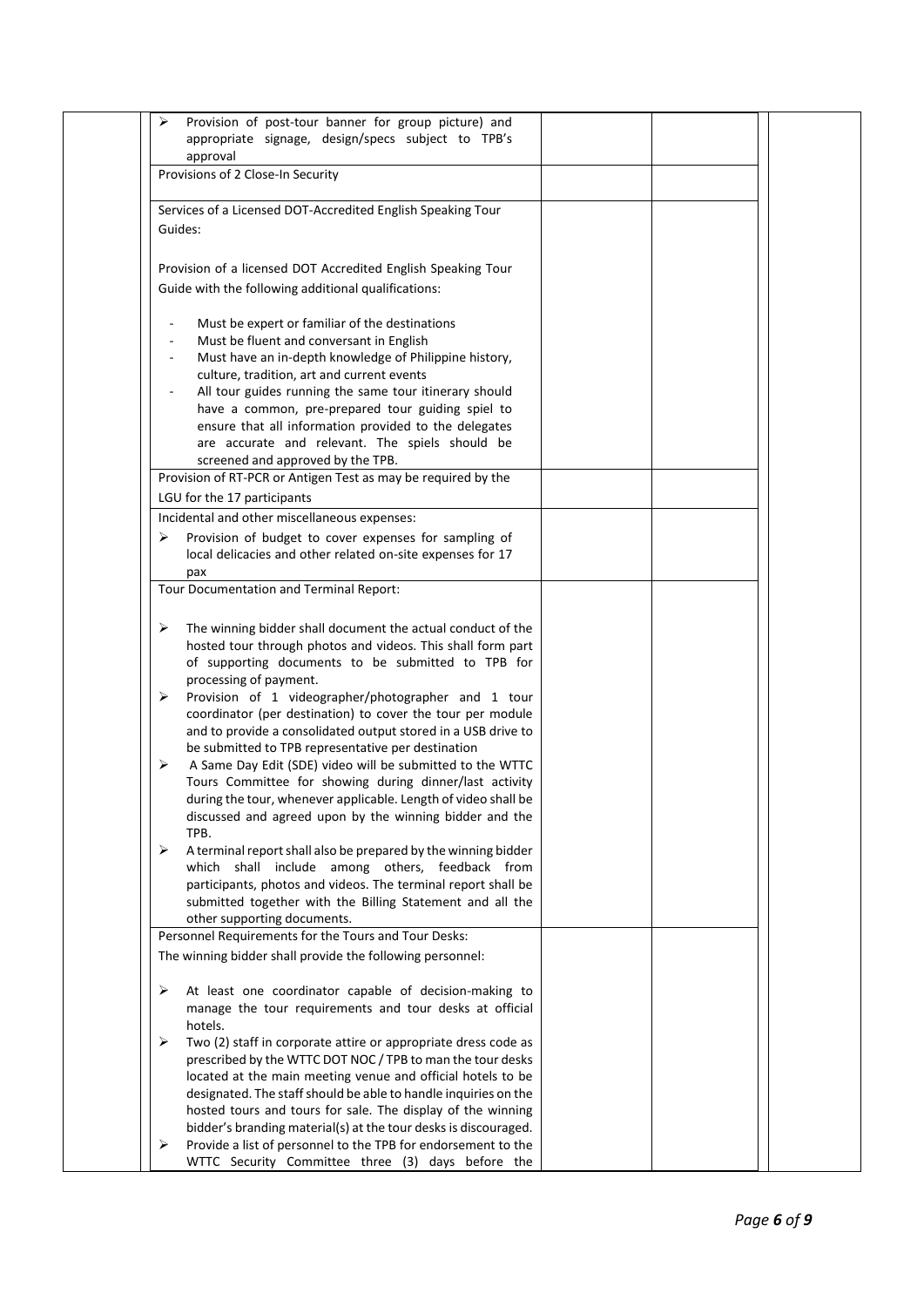|                 | scheduled hosted tours. Changes in the personnel assignment<br>are highly discouraged<br>➤<br>All assigned personnel of the service provider should have a<br>negative RT-PCR Test taken within 48 hours prior to the event<br>c/o of bidder (tour coordinator, tour guide, photographers,<br>videographer, and driver)<br>➤<br>Baggage Counter facility – The winning bidder must be able to<br>transfer the luggage of the tour participants to the 2 <sup>nd</sup> call<br>accommodation<br>Note: Bidders are required to submit the accomplished Statement of Compliance Form and must submit this<br>along with other legal and additional technical documents.<br>*** Nothing Follows *** |
|-----------------|-------------------------------------------------------------------------------------------------------------------------------------------------------------------------------------------------------------------------------------------------------------------------------------------------------------------------------------------------------------------------------------------------------------------------------------------------------------------------------------------------------------------------------------------------------------------------------------------------------------------------------------------------------------------------------------------------|
| Terms           | 30 days upon receipt of the Sales Invoice/SOA.                                                                                                                                                                                                                                                                                                                                                                                                                                                                                                                                                                                                                                                  |
| <b>Delivery</b> | 23 April 2022                                                                                                                                                                                                                                                                                                                                                                                                                                                                                                                                                                                                                                                                                   |
| <b>ABC</b>      | PhP349,272.00 inclusive of all applicable charges and taxes                                                                                                                                                                                                                                                                                                                                                                                                                                                                                                                                                                                                                                     |

The last day for submission of **quotation** is not later than 03:00 p.m. on **21 March 2022, thru e-mail at [farhan\\_ambiong@tpb.gov.ph](mailto:farhan_ambiong@tpb.gov.ph)** for the advance copy of the bid documents and the hard copy to the address provided below, subject to the Terms and Conditions attached herewith, duly signed by your representative and stating the shortest time of delivery to the Procurement and General Services Division, Administrative Department, 4th Floor, Legaspi Towers 300, Roxas Blvd., Manila.

Please address your quotation to the undersigned.

Thank you very much.

**ELOISA A. ROMERO**

Administrative Officer V Procurement and General Services Division

Contact Person **FARHAN M. AMBIONG** Contact No (8)525-9318local 268

Price Validity shall be for a period of thirty (30) calendar days.

Suppliers must submit the following legal documents to be eligible to participate in the bidding:

- *1. Business or Mayor`s Permit/Certification (as of 2022)*
- *2. Tax Clearance Certificate*
- *3. Company Profile (latest and updated)*
- *4. PhilGEPS Certificate/Membership (latest)*
- *5. Notarized Omnibus Sworn Statement (NOSS)*
- *6. Accomplished Statement of Compliance with the signature of the authorized representative/s*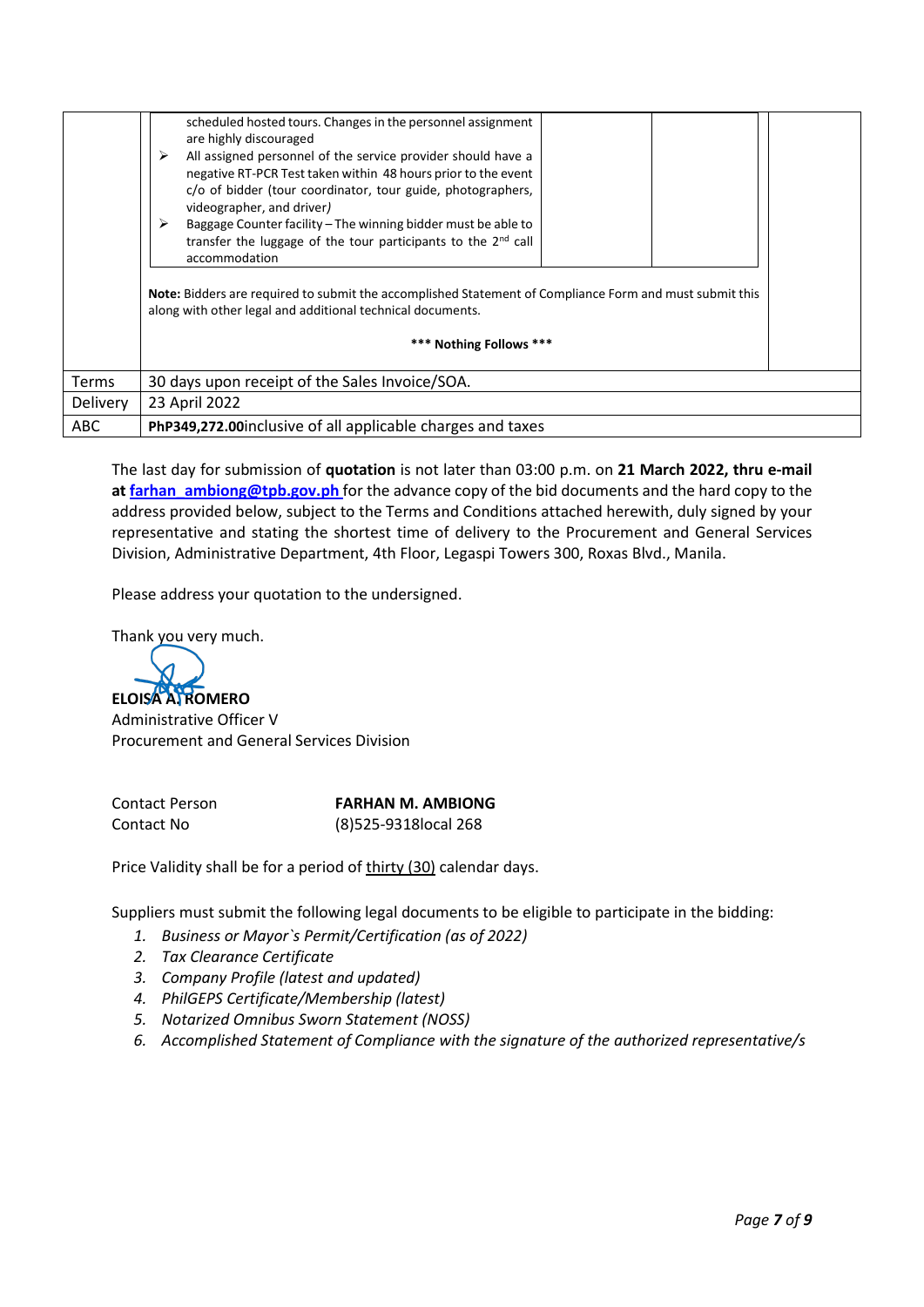# **Omnibus Sworn Statement (Revised)** *[shall be submitted with the Bid]*

\_\_\_\_\_\_\_\_\_\_\_\_\_\_\_\_\_\_\_\_\_\_\_\_\_\_\_\_\_\_\_\_\_\_\_\_\_\_\_\_\_\_\_\_\_\_\_\_\_\_\_\_\_\_\_\_\_\_\_\_\_\_\_\_\_\_\_\_\_\_\_\_\_

REPUBLIC OF THE PHILIPPINES ) CITY/MUNICIPALITY OF \_\_\_\_\_\_ ) S.S.

#### **AFFIDAVIT**

I, [Name of Affiant], of legal age, [Civil Status], [Nationality], and residing at [Address of Affiant], after having been duly sworn in accordance with law, do hereby depose and state that:

*1. [Select one, delete the other:]*

*[If a sole proprietorship:]* I am the sole proprietor or authorized representative of [Name of Bidder] with office address at [address of Bidder];

*[If a partnership, corporation, cooperative, or joint venture:]* I am the duly authorized and designated representative of [Name of Bidder] with office address at [address of Bidder];

*2. [Select one, delete the other:]*

*[If a sole proprietorship:]* As the owner and sole proprietor, or authorized representative of [Name of Bidder], I have full power and authority to do, execute and perform any and all acts necessary to participate, submit the bid, and to sign and execute the ensuing contract for [Name of the Project] of the [Name of the Procuring Entity], as shown in the attached duly notarized Special Power of Attorney;

*[If a partnership, corporation, cooperative, or joint venture:]* I am granted full power and authority to do, execute and perform any and all acts necessary to participate, submit the bid, and to sign and execute the ensuing contract for [Name of the Project] of the [Name of the Procuring Entity], as shown in the attached [state title of attached document showing proof of authorization (e.g., duly notarized Secretary's Certificate, Board/Partnership Resolution, or Special Power of Attorney, whichever is applicable;)];

- 3. [Name of Bidder] is not "blacklisted" or barred from bidding by the Government of the Philippines or any of its agencies, offices, corporations, or Local Government Units, foreign government/foreign or international financing institution whose blacklisting rules have been recognized by the Government Procurement Policy Board, **by itself or by relation, membership, association, affiliation, or controlling interest with another blacklisted person or entity as defined and provided for in the Uniform Guidelines on Blacklisting;**
- 4. Each of the documents submitted in satisfaction of the bidding requirements is an authentic copy of the original, complete, and all statements and information provided therein are true and correct;
- 5. [Name of Bidder] is authorizing the Head of the Procuring Entity or its duly authorized representative(s) to verify all the documents submitted;
- *6. [Select one, delete the rest:]*

*[If a sole proprietorship:]* The owner or sole proprietor is not related to the Head of the Procuring Entity, members of the Bids and Awards Committee (BAC), the Technical Working Group, and the BAC Secretariat, the head of the Project Management Office or the end-user unit, and the project consultants by consanguinity or affinity up to the third civil degree;